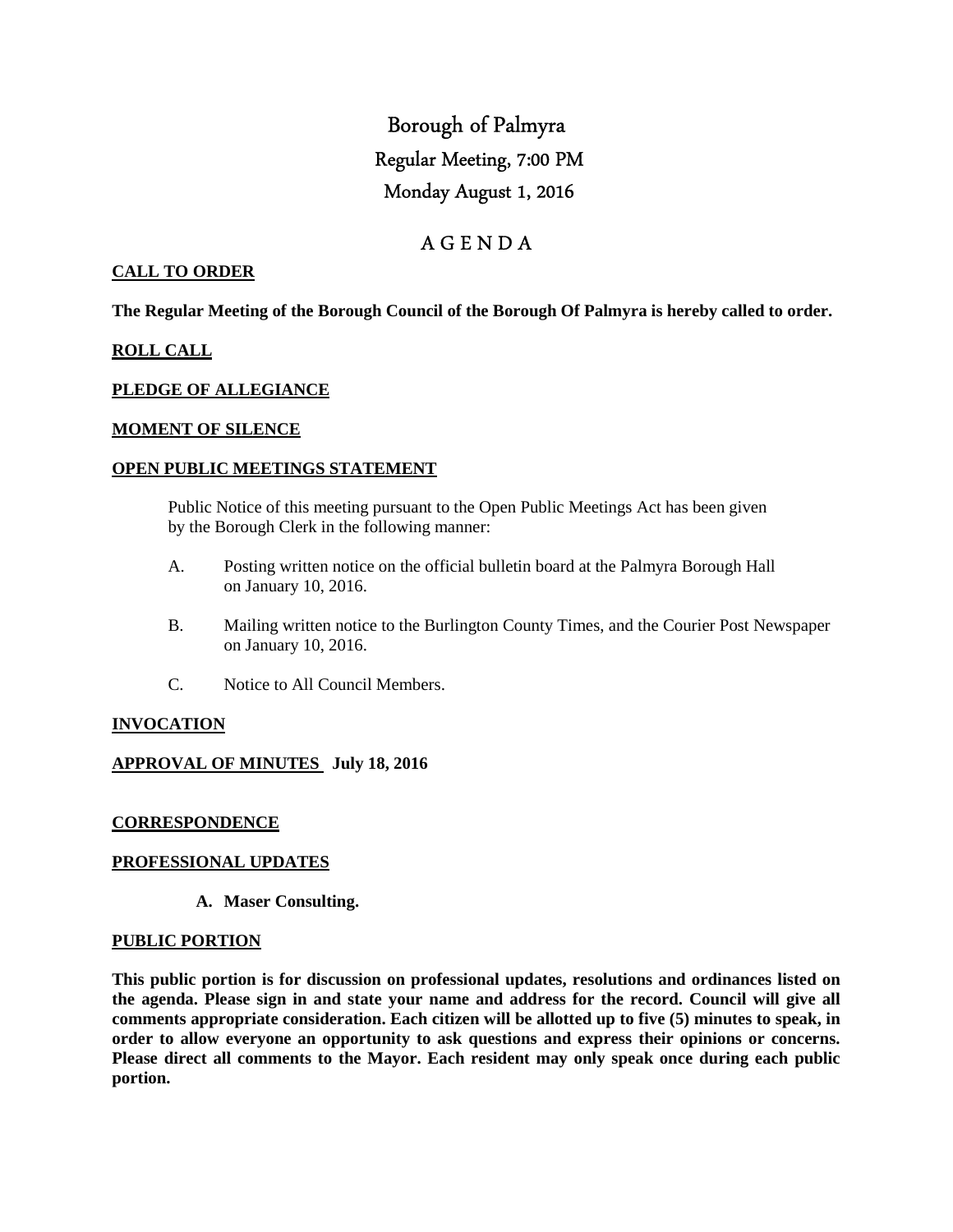# **RESOLUTIONS - Consent Agenda**

**Resolution 2016-193 thru-Resolution 2016-199 will be enacted as a single motion, if any resolution needs additional discussion it will be removed from the consent agenda and voted on separately.** 

- **A. Resolution 2016-193, Resolution Awarding Green Scape Tree Service LLC of Glenside, Pa. Tree Service Contract effective August 1, 2016.**
- **B. Resolution 2016-194, Resolution Extending The Due Date For 2016 3rd Quarter Property Taxes.**
- **C. Resolution 2016-195, Resolution Authorizing The Award Of A Non-Fair And Open Contract To Contarino Brothers, Inc. Woodbury Heights, New Jersey For Brick Step Reconstruction For Borough Hall Of The Borough Of Palmyra In An Amount Not To Exceed \$39,000.00.**
- **D. Resolution 2016-196, Resolution Approving Contract Change Order #1 For CME Associates For The Above Ground Fueling Station Project In The Amount Of \$8000.00.**
- **E. Resolution 2016-197, Resolution Approving Contract Change Order #1 For Maser Consulting For The W. Fourth Street One-Way Traffic Study/Project In The Amount Of \$7,013.50.**
- **F. Resolution 2016-198, Resolution Approving Contract Change Order #1 To Maser Consulting For The Riverfront Park Project For UpLand Waterfront Project In An Amount Not To Exceed \$4,650.00.**
- **G. Resolution 2016-199, Resolution Appointing William Lunemann As Electrical Sub-Code Official, Effective August 1, 2016, Subject To Terms Of Offer Of Employment, To Expire December 31, 2016.**

# **COMMUNITY SPOTLIGHT**

**National Night Out, August 2nd, 2016** 

#### **DISCUSSION ITEMS**

- **A. NJLM Annual Conference, November 15th thru 17th 2016**
- **B. South Broad Street Improvement Project**
- **C. Operating Agreements pursuant to Ordinance 2016-12**

#### **ADMINISTRATORS REPORT**

- **A. Community Center Rules & Regulations update**
- **B. Trash Committee update pursuant to Ordinance 2016-14**
- **C. Tax Rate update**
- **D. Key Fob Installations at Community Center**
- **E. JIF/MEL Quarterly Loss Ratio Snapshots**
- **F. Electronics recycling**
- **G. Four Way Stop at Cinnaminson Avenue & Temple Blvd.**
- **H. Marie Nagle's appointment to Land Use Board**
- **I. Land Use Board's resolution adopting area in need of development.**
- **J. Janitor/Maintenance position**

#### **PUBLIC COMMENT**

**Please sign in and state your name and address for the record. Council will give all comments appropriate consideration. Each citizen will be allotted up to five (5) minutes to speak, in order to allow everyone an opportunity to ask questions and express their opinions or concerns. Please direct all comments to the Mayor. Each resident may only speak once during each public portion.**